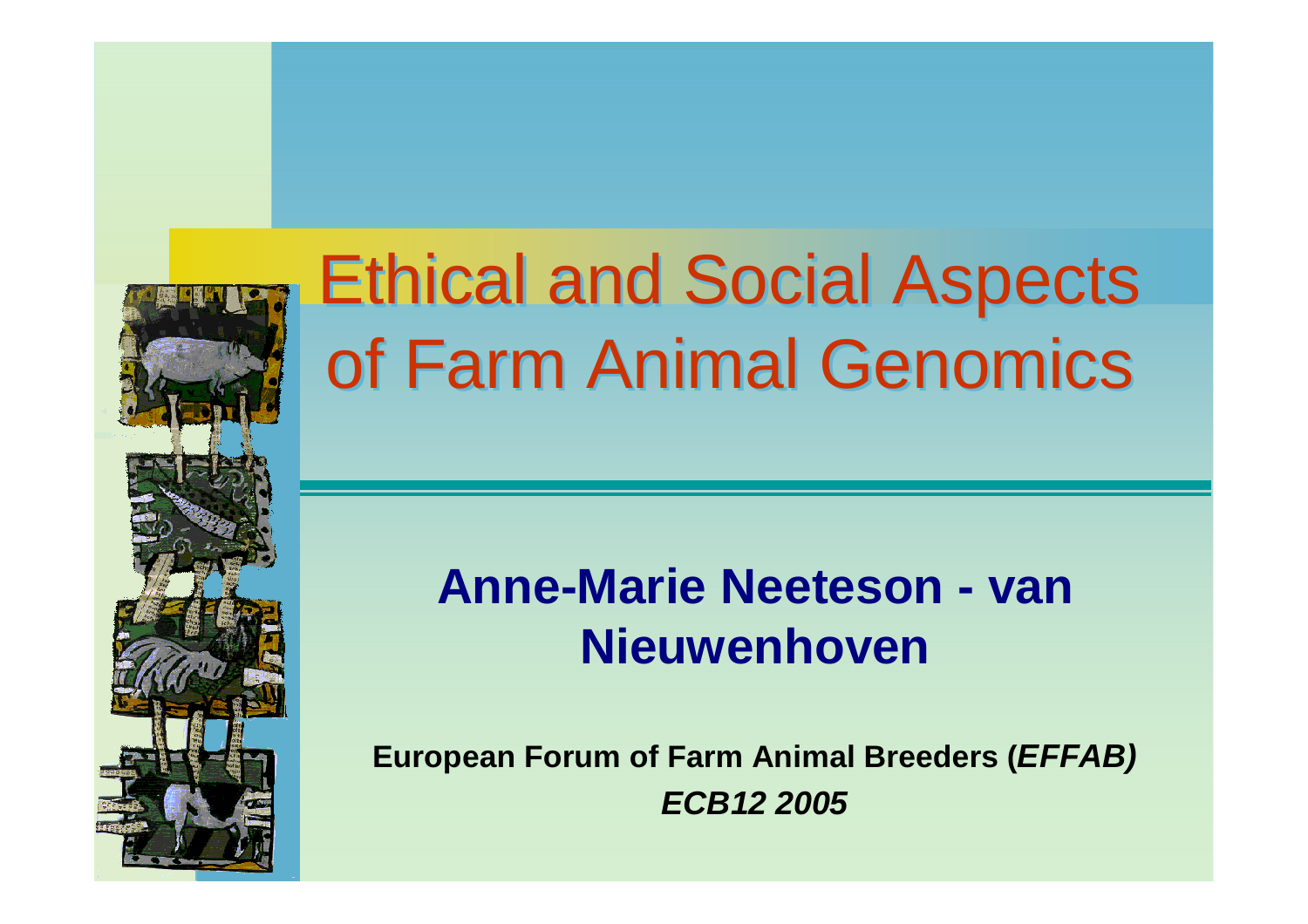## **EFFAB** *[www.effab.org](http://www.effab.org)*



- n **Forum of European farm animal breeding and reproduction organisations (cooperative, industry)**
- n **Species: ruminants, pigs, poultry, farmed fish**
- n **Established in 1995**
- n **34 members in 13 countries**
- n **GOALS:**



- **Stimulate & give directions EU research**
- **Promote industry-academia interaction**
- **Explain breeding to wider audience**

ECB12 2005  $\sim$  2005  $\sim$  2005  $\sim$  2007  $\sim$  2007  $\sim$  2007  $\sim$  2007  $\sim$  2007  $\sim$  2007  $\sim$  2007  $\sim$  2007  $\sim$  2007  $\sim$  2007  $\sim$  2007  $\sim$  2007  $\sim$  2007  $\sim$  2007  $\sim$  2007  $\sim$  2007  $\sim$  2007  $\sim$  2007  $\sim$  2007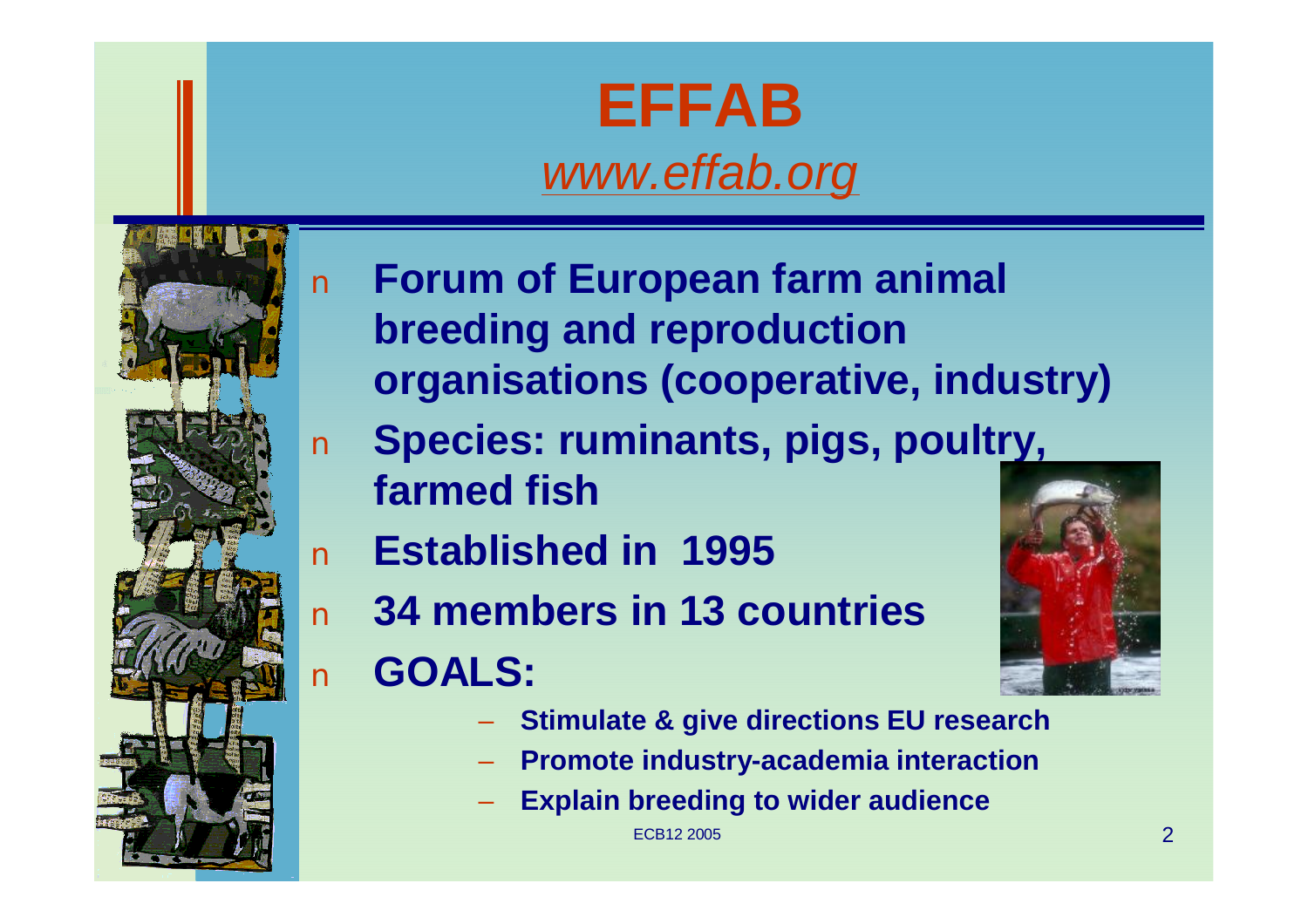# **Lay out of contribution**

## n Farm animal breeding

n Five projects:

- Farm Animal Breeding & Society (ELSA)
- Sustainable Farm Animal Breeding And Reproduction (SEFABAR)
- Code-EFABAR
- EADGENE
- FABRE Technology Platform

n Implications for GENOMICS in farm animals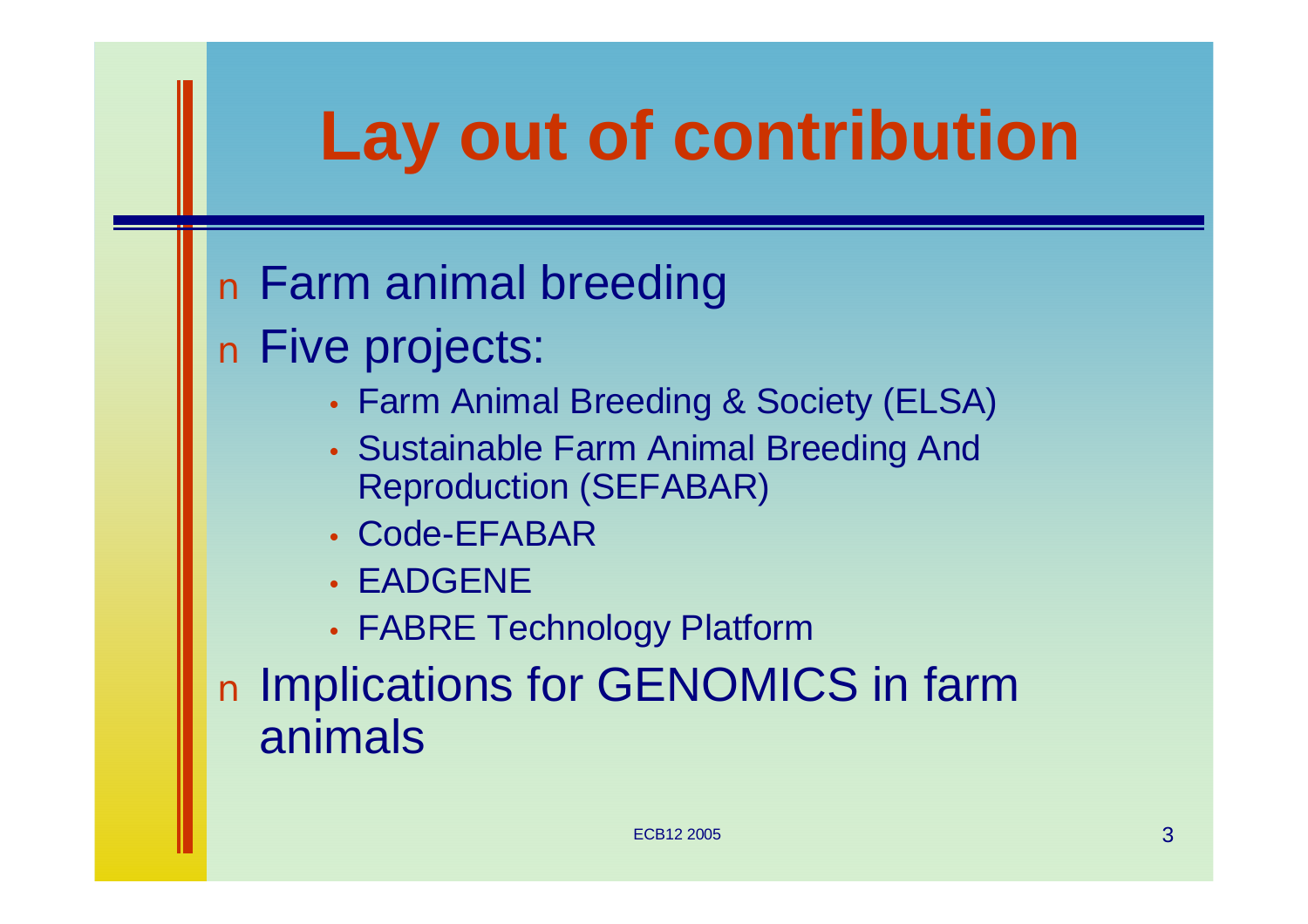# **Farm Animal Breeding**

### n **Business:**

– Improve genetic make-up of food producing animals

- Cumulative
- Permanent
- Disseminated widely

### n **Structure:**

- "Few" organisations operating world wide
- Populations, not clones
- No animal breeder's rights

n **Europe world leader**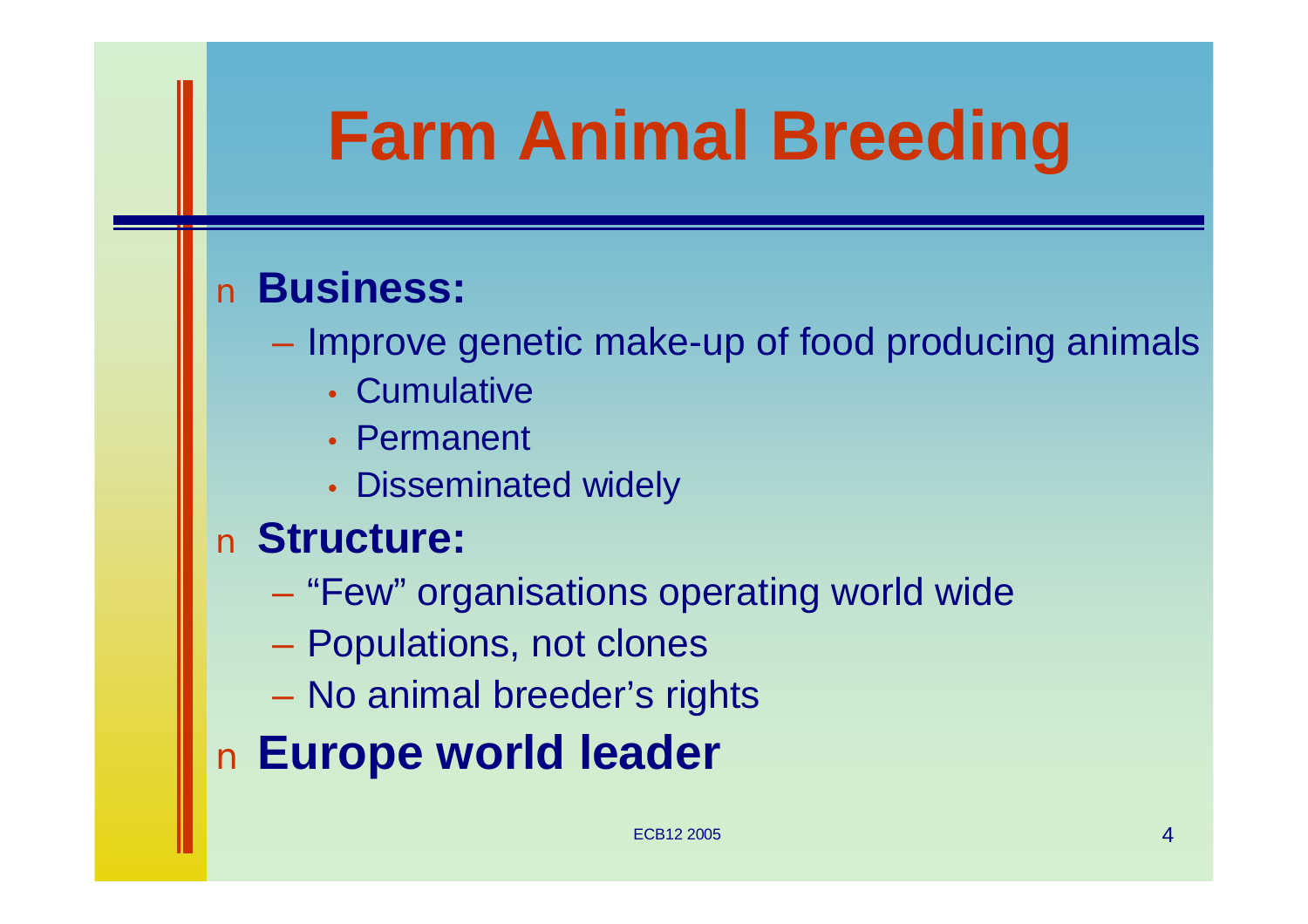# Farm Animals: Breeding vs Production

**GOAL breeding**: improve **genetic make-up** of farm animals with regard to economics of production and marketing of farm animal products (meat, eggs, milk and fish)

**GOAL production**: to produce food of animal origin at a competitive (and market directed) price and quality level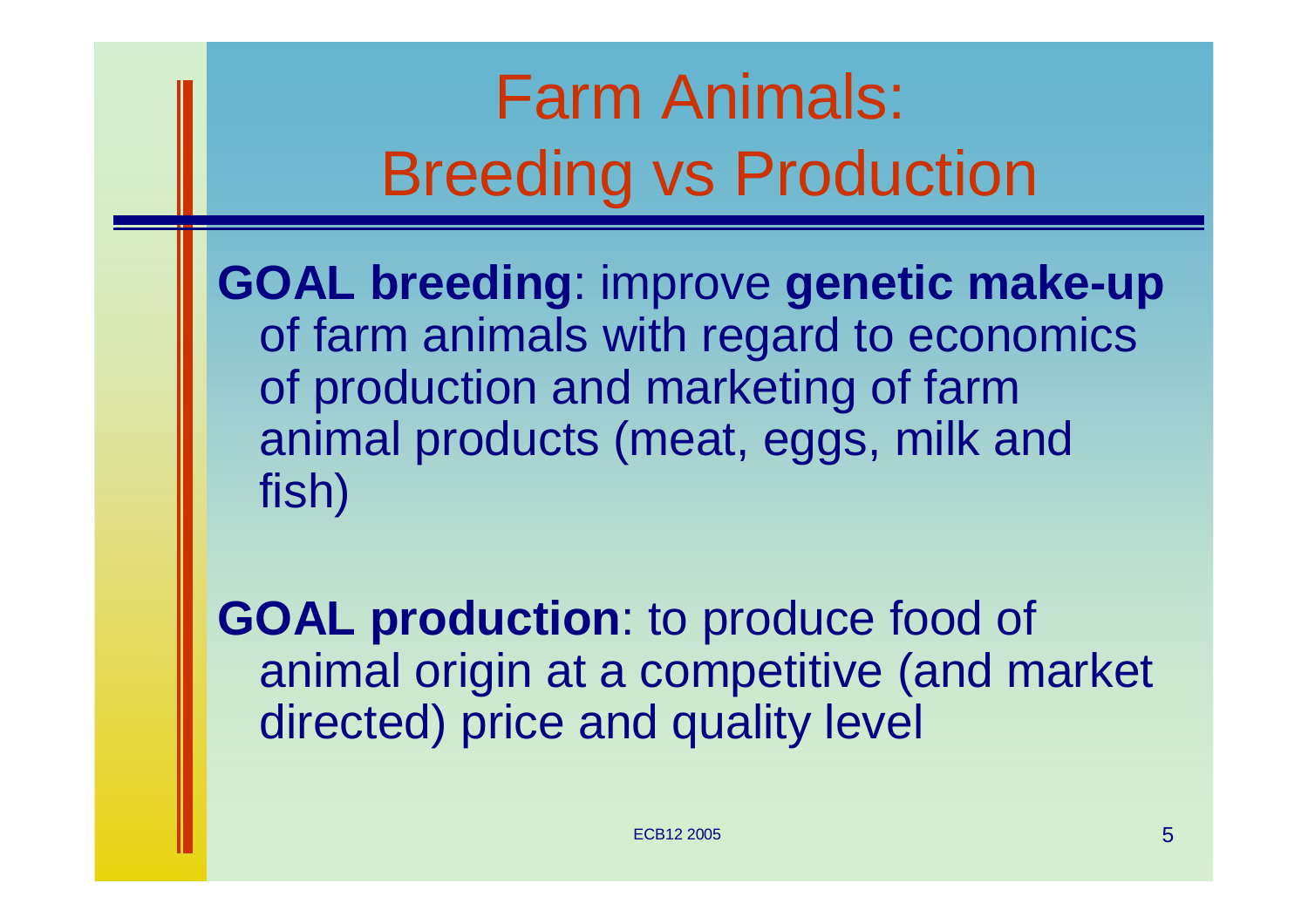# **Farm Animal Breeding**

Sensitive area, concerning: **Animals Food Genes**

Pro-active: **Animal breeders addressing issues concerning society and ethics**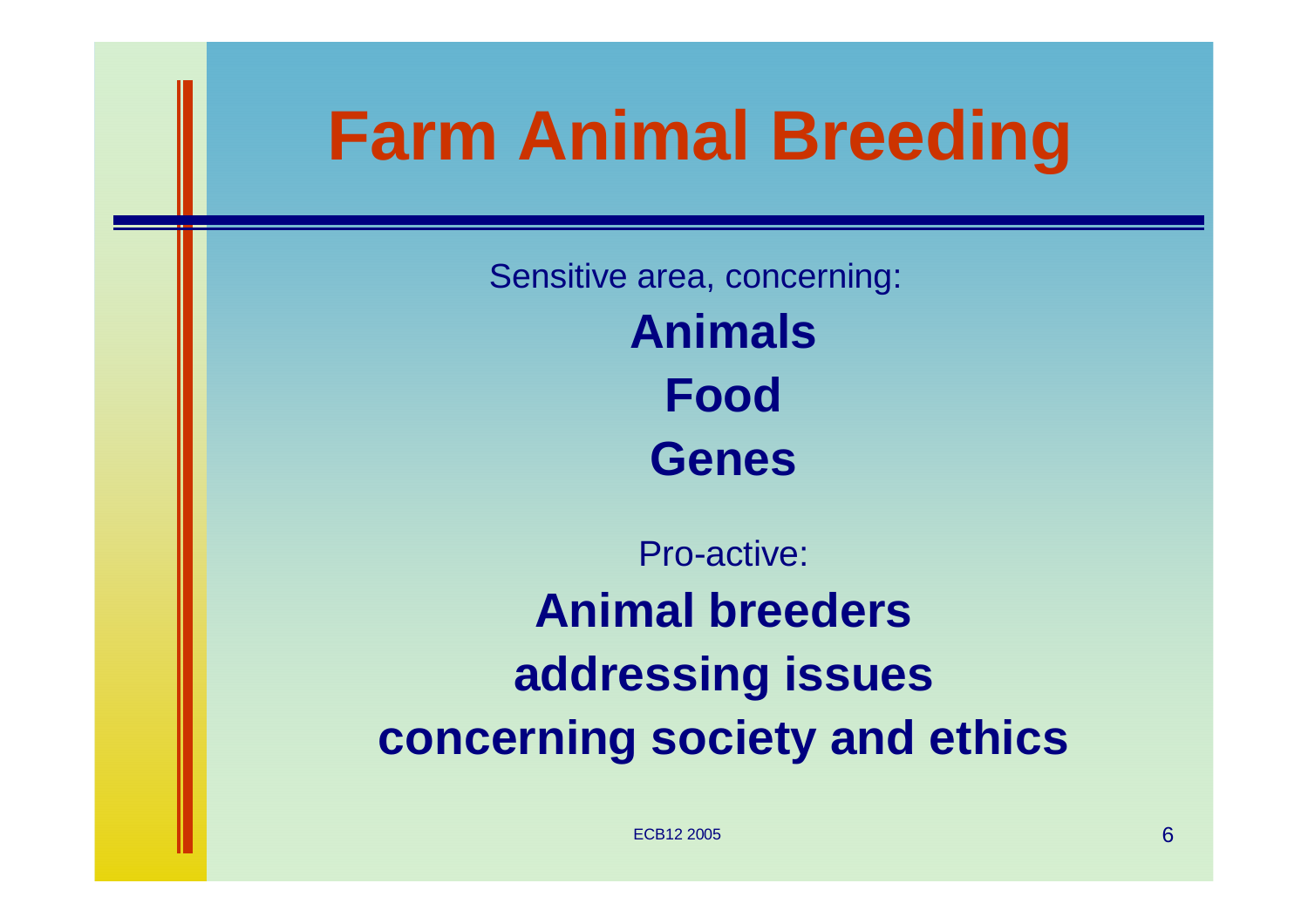# Five projects

n Farm Animal Breeding & Society (ELSA)\* n Sustainable Farm Animal Breeding And Reproduction (SEFABAR)\* n Code-EFABAR\* n EADGENE\* n FABRE Technology Platform

\* EU funded: Framework Programmes for RTD 4, 5 and 6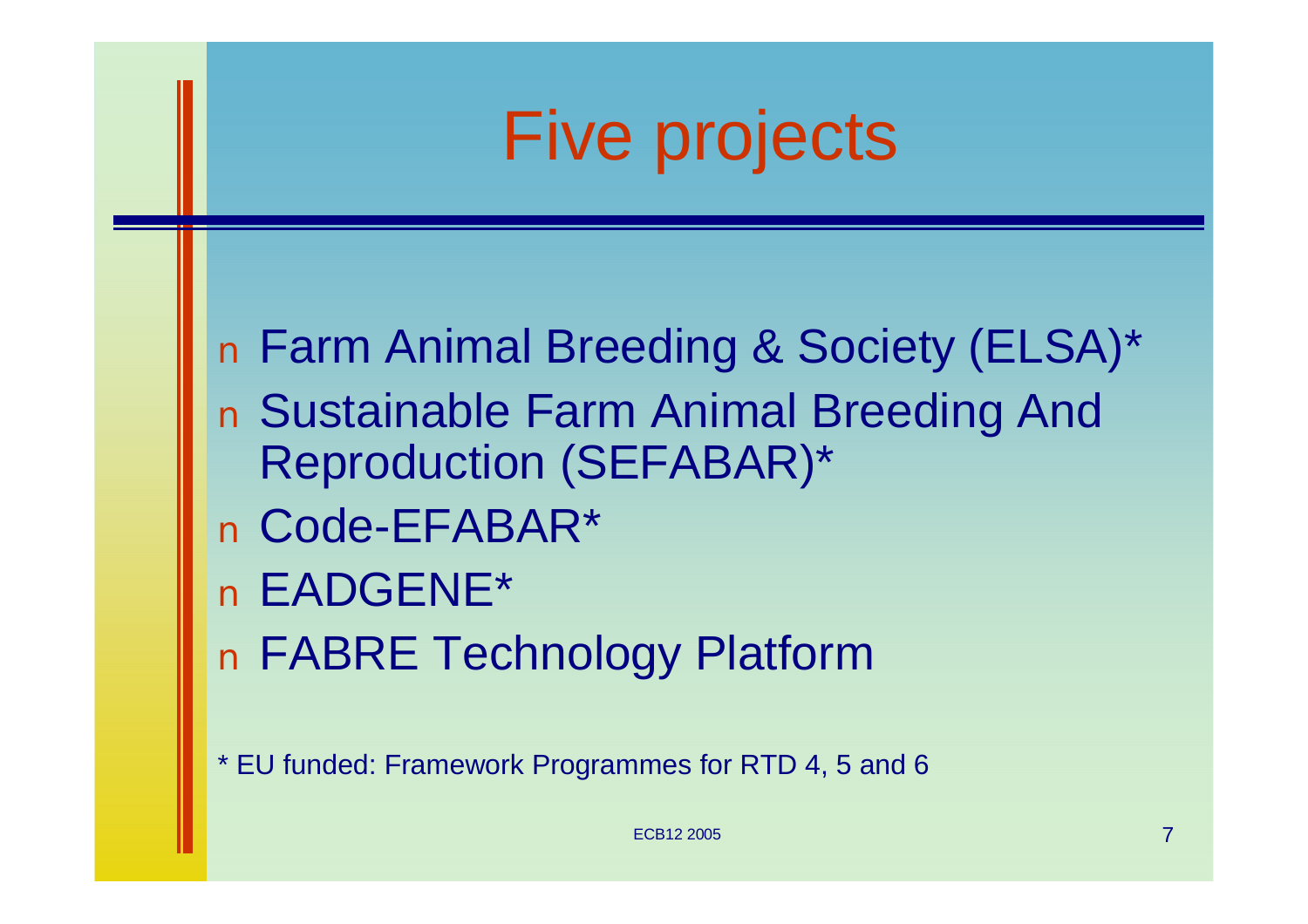

## **1. ELSA**

#### – **1998-1999**

- **EFFAB and social partners (ethics, law, consumers)**
- **GOAL:**
	- Picture farm animal breeding
	- Ethical, consumer and legal aspects
	- Dialogue and discussion
	- Information for policy makers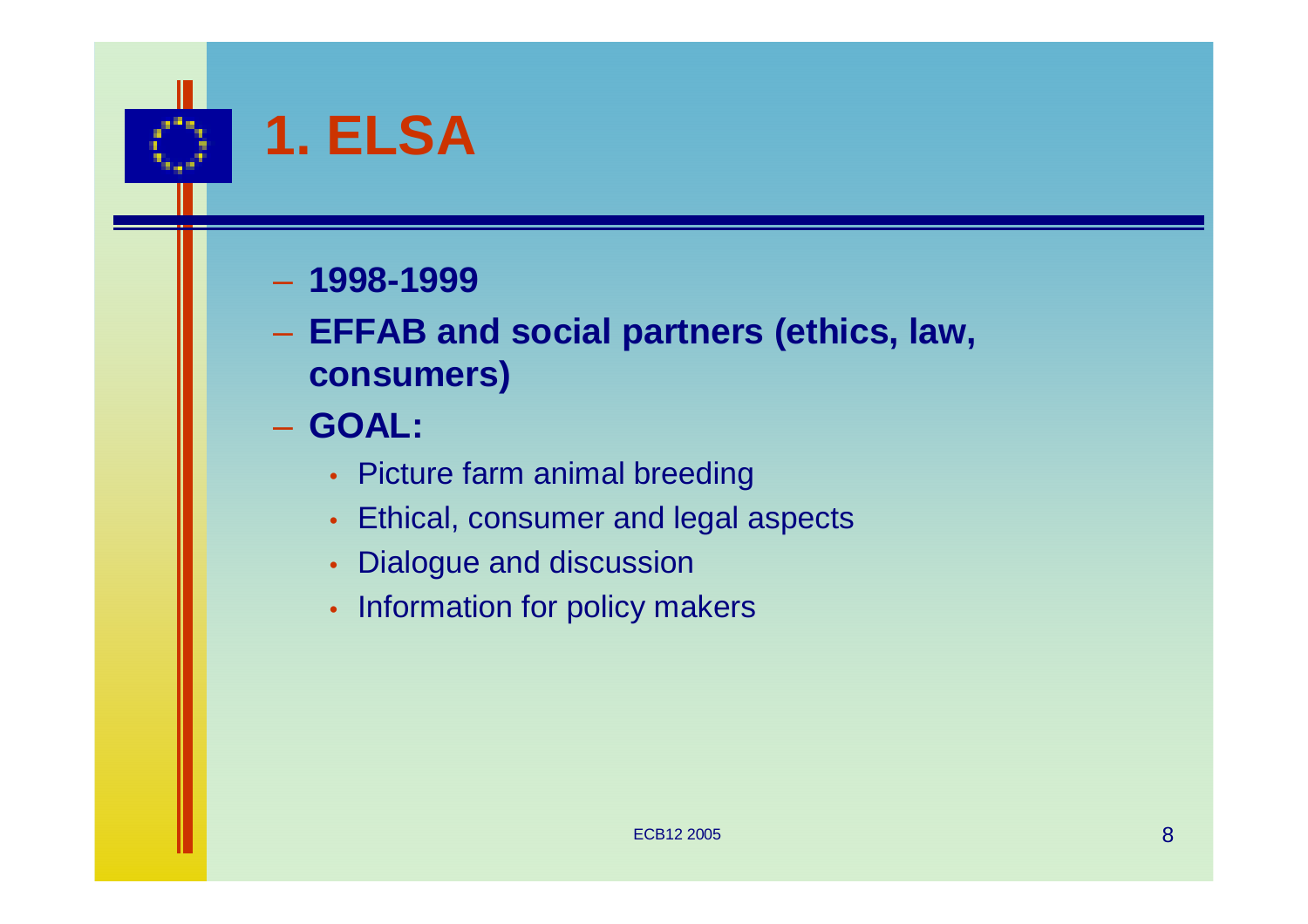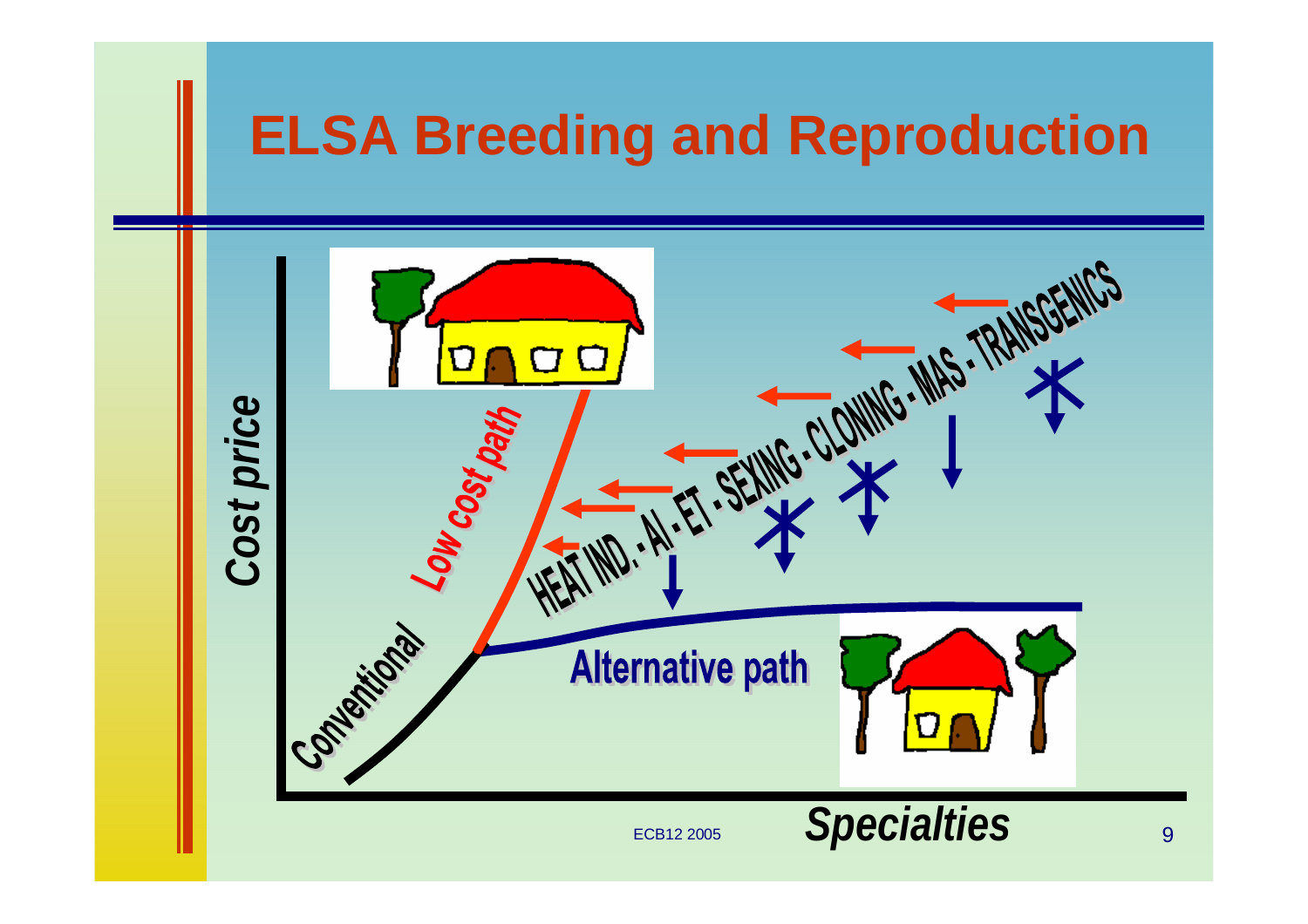## **ELSA Ethics, Law and Consumers**

#### n ANIMAL WELFARE:

- Major concern
- Open dialogue with welfare organisations
- Animal welfare legislation will influence future breeding work

#### n INTELLECTUAL PROPERTY:

• Broad patent claims should be watched

#### n SOCIETY

- Call for **transparency and dialogue**
- Take **concerns** societal groups serious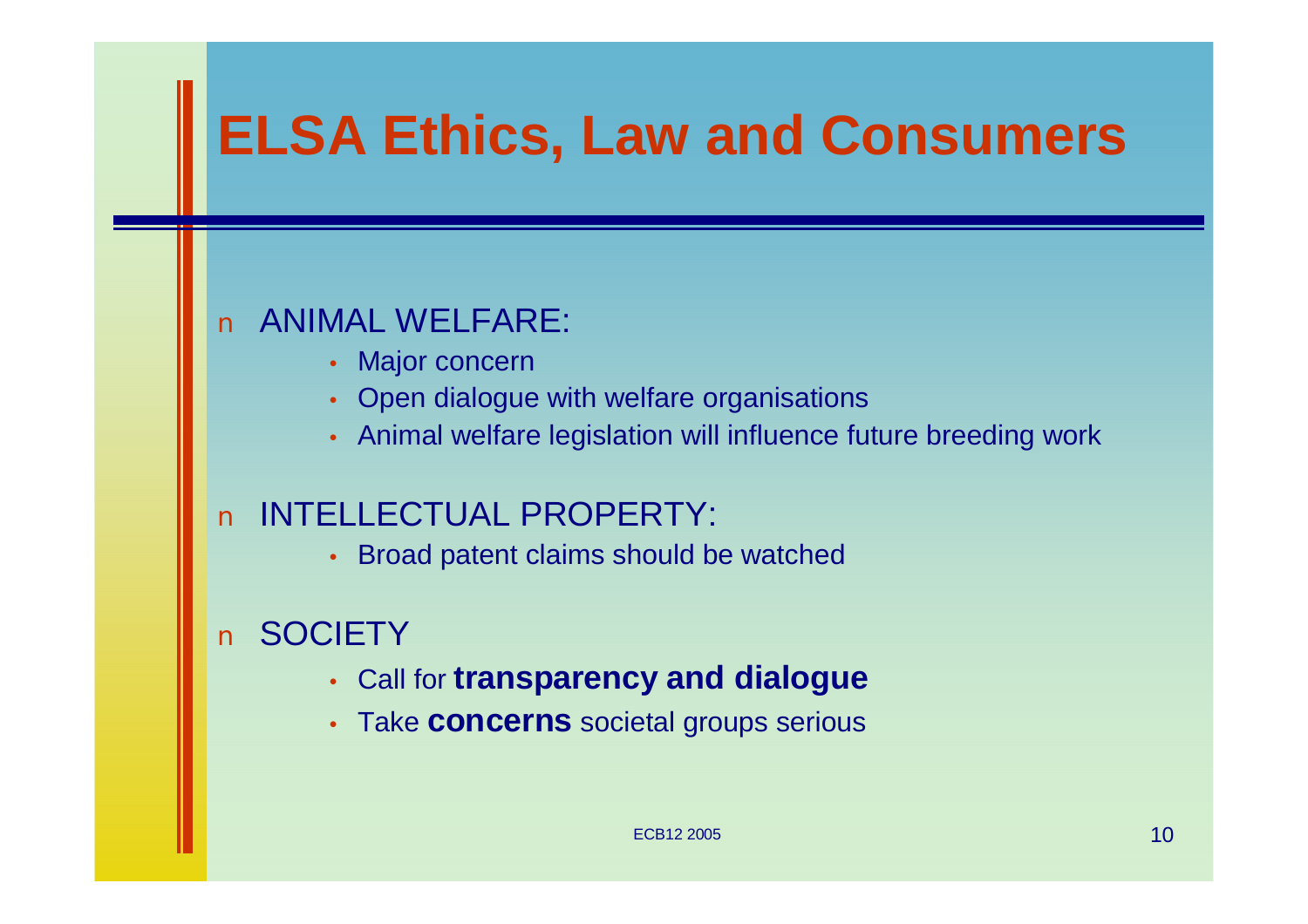

## **2. SEFABAR**

#### – **2000-2003**

– **Network scientists / industry & social partners (ethics, welfare, cultural differences, public opinion, economy)**

#### – **GOAL:**

- What is sustainable breeding and reproduction ?
- Sustainable breeding scenarios
- Socio-economic studies
- Integration
- Information policy makers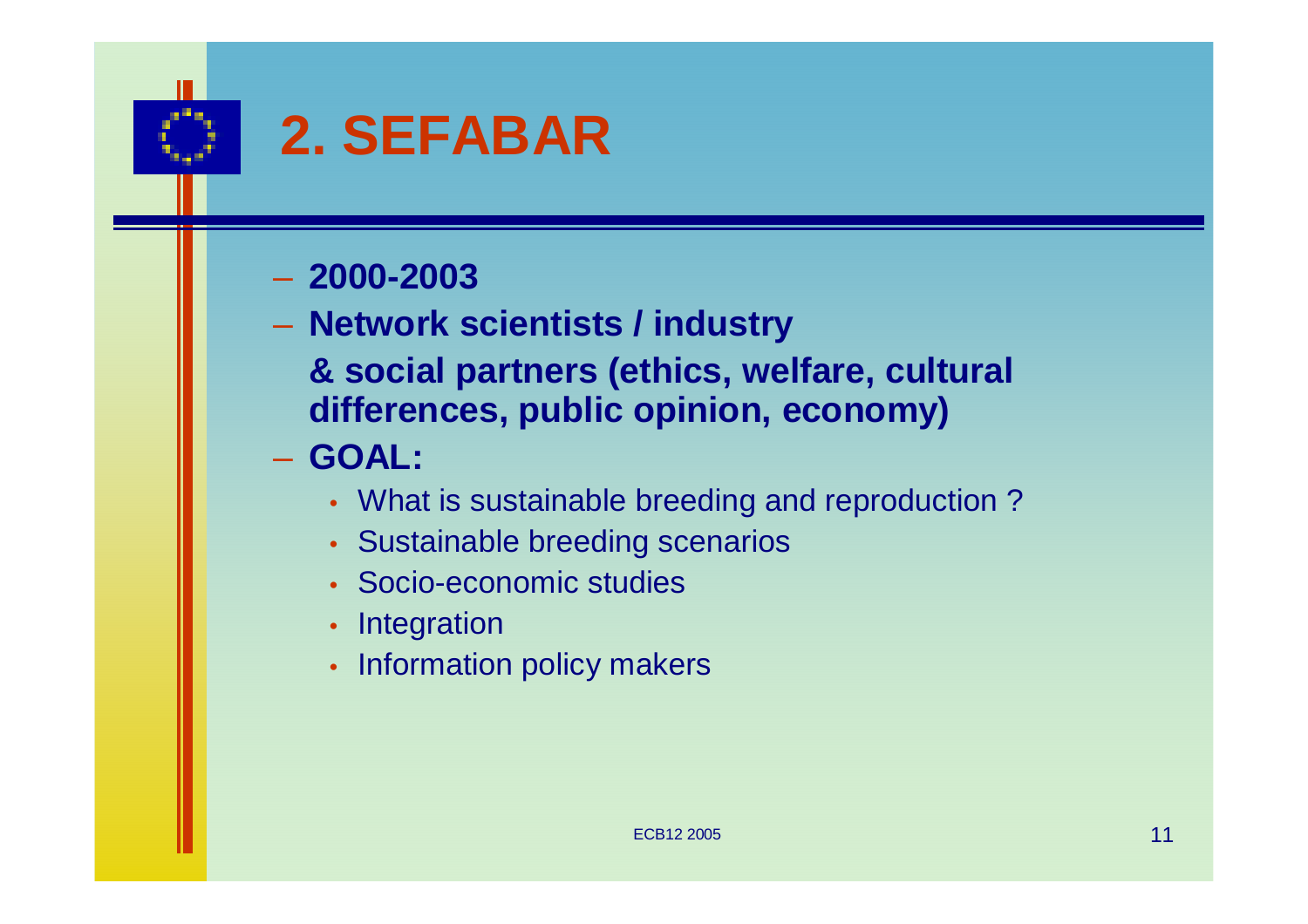## **SEFABAR: Breeding and Reproduction**

- n **Sustainability:** the extent to which animal breeding and reproduction (as managed by professional organisations) contribute to maintenance and good care of animal genetic resources for future generations
- n **Breeding scenarios:Tool for communication**
	- Quality
	- Animal Health
	- Animal Welfare
	- Environment
	- Biodiversity

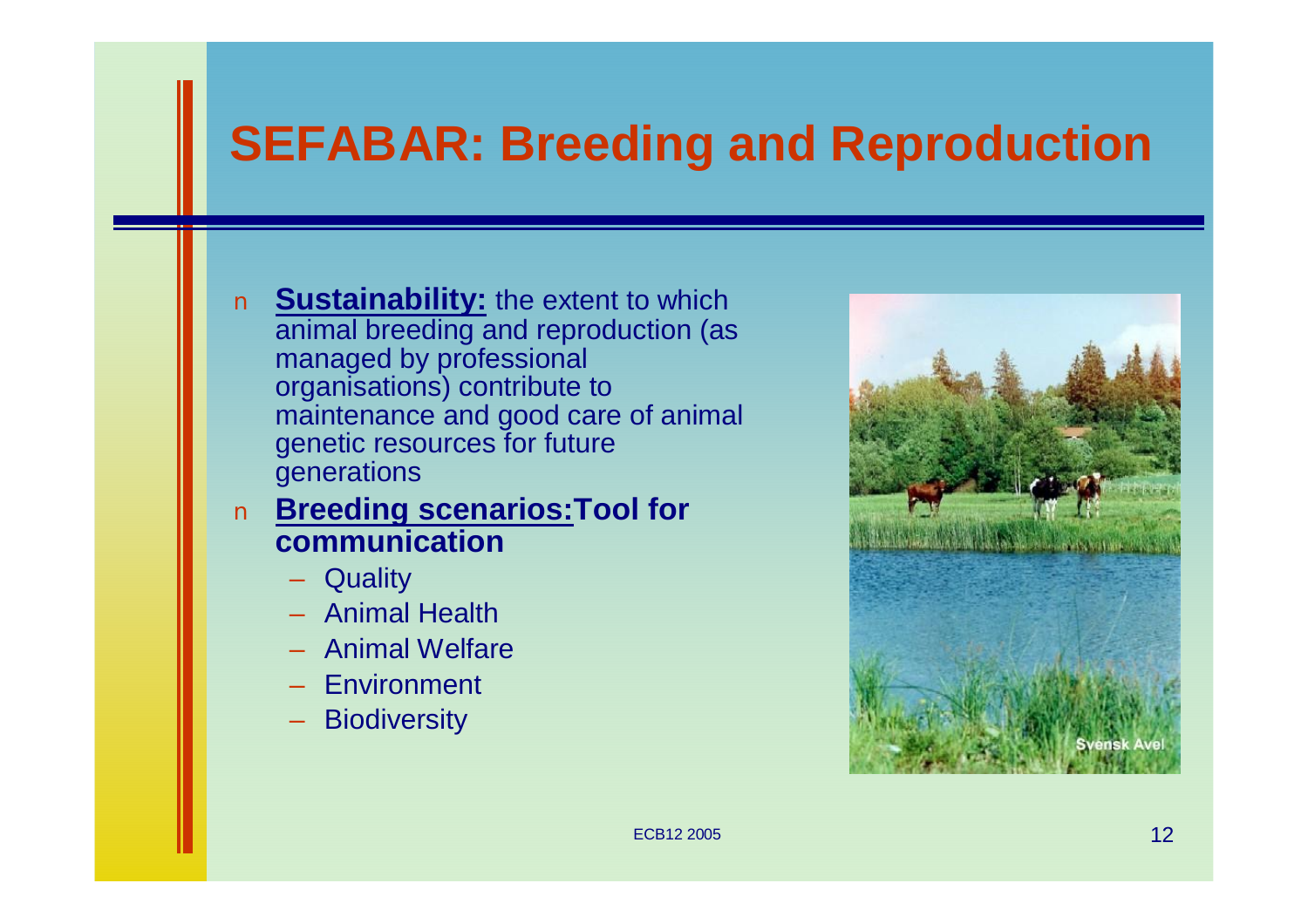## **SEFABAR: Society partners**

n Knowledge / application welfare regulations should be improved n Breeding and society: **two cultures** n **Technology** associated with **risk** although also **solution** for safety/quality/health n Sustainability is a **process**, not a no/yes issue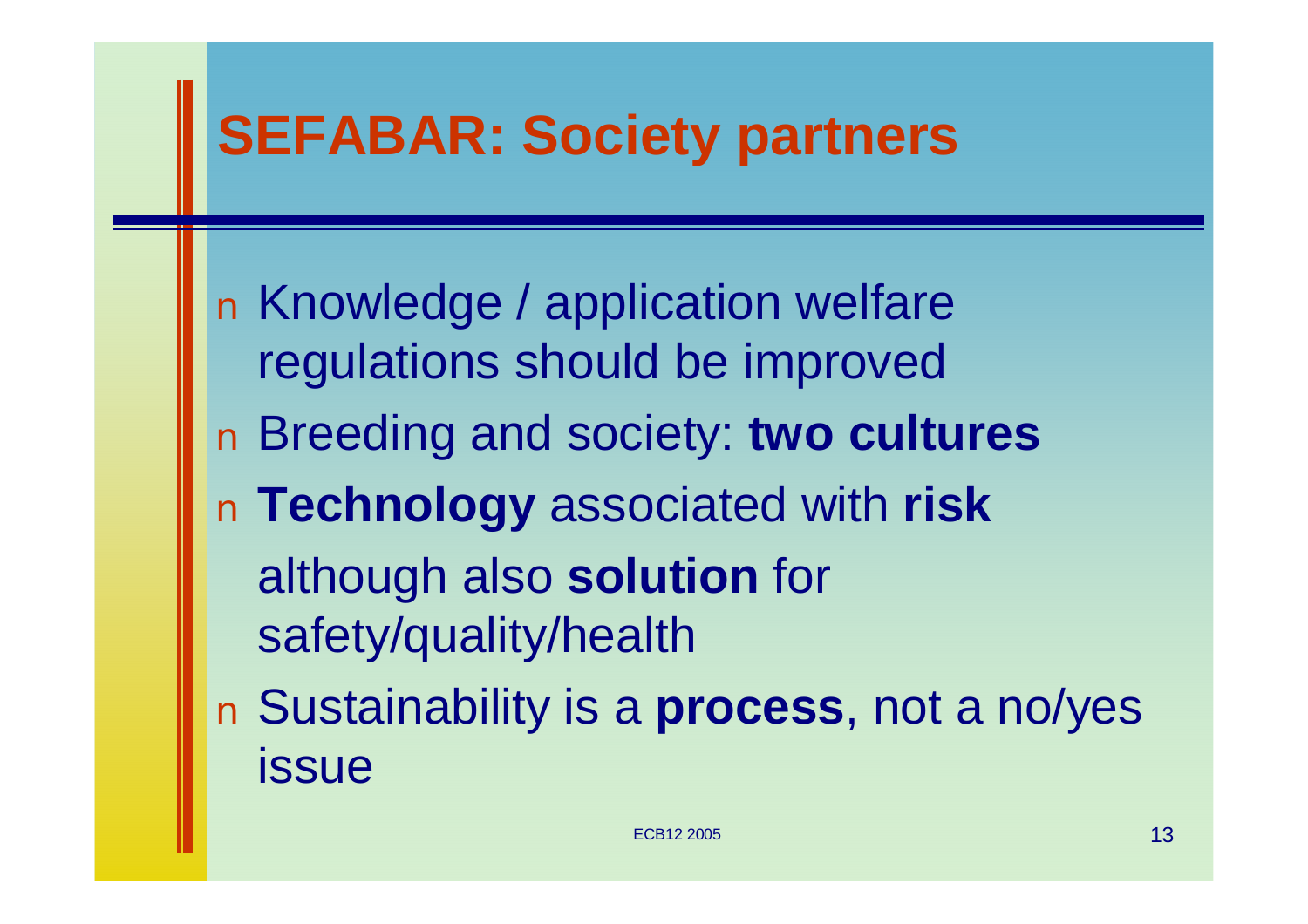

n We are faced with **dilemmas**. Society accepts choices when you are able to explain your decisions and **communicate** about them

n Hiding away of issues and covering up about problems represents no **viable long-term strategy:**

- Further dialogue desired
- Breeders/producers should be **transparent**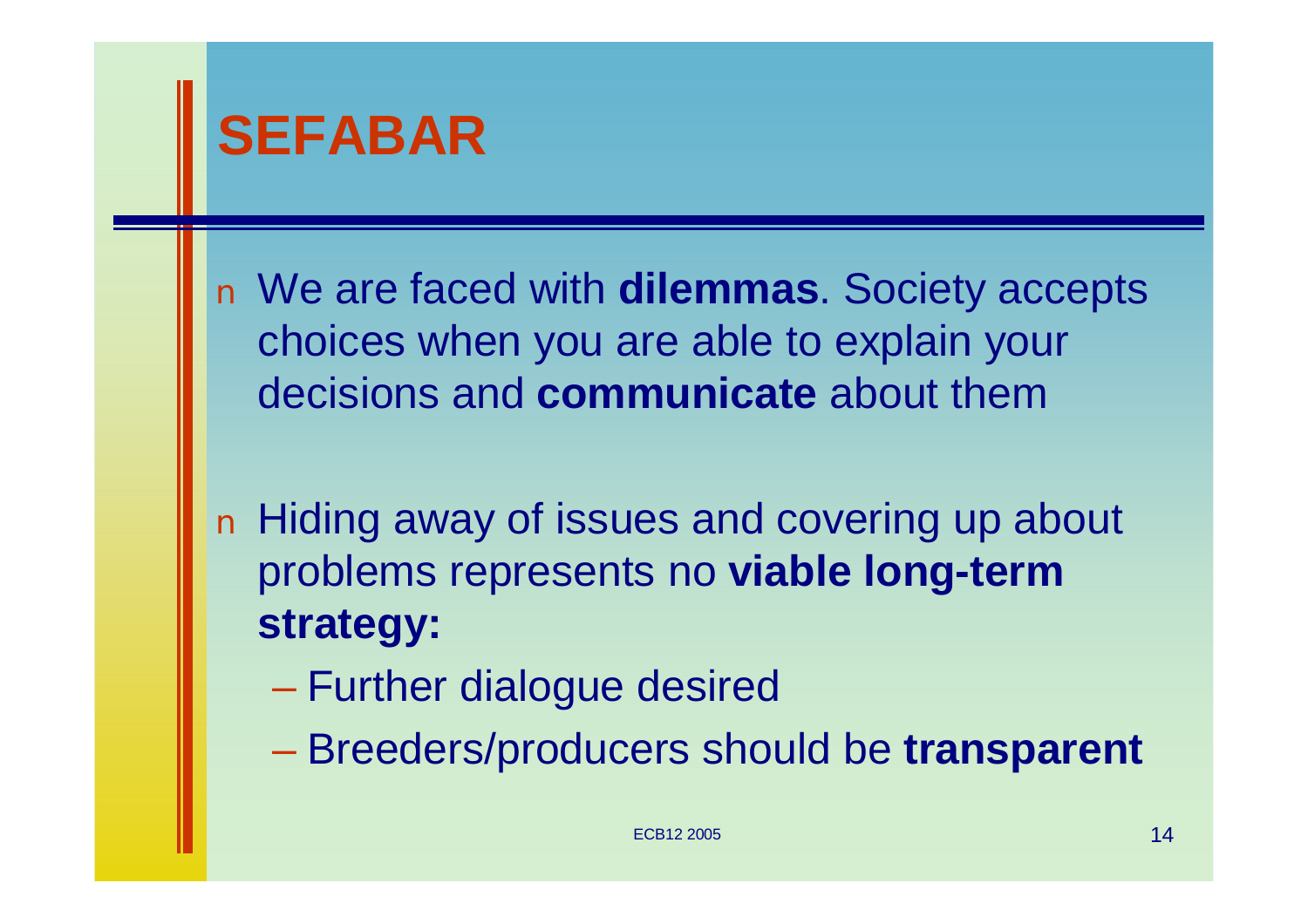# **SEFABAR: evaluation**

#### n **IMPORTANT: be pro-active**

- Awareness building
- Dialogue with stakeholders and society
- **Transparency**

**and exercise this**

#### **BOTH**

In research and industry

#### **WHY?**

License to produce Explain our aims and ways of working Bridge gap citizens – food production

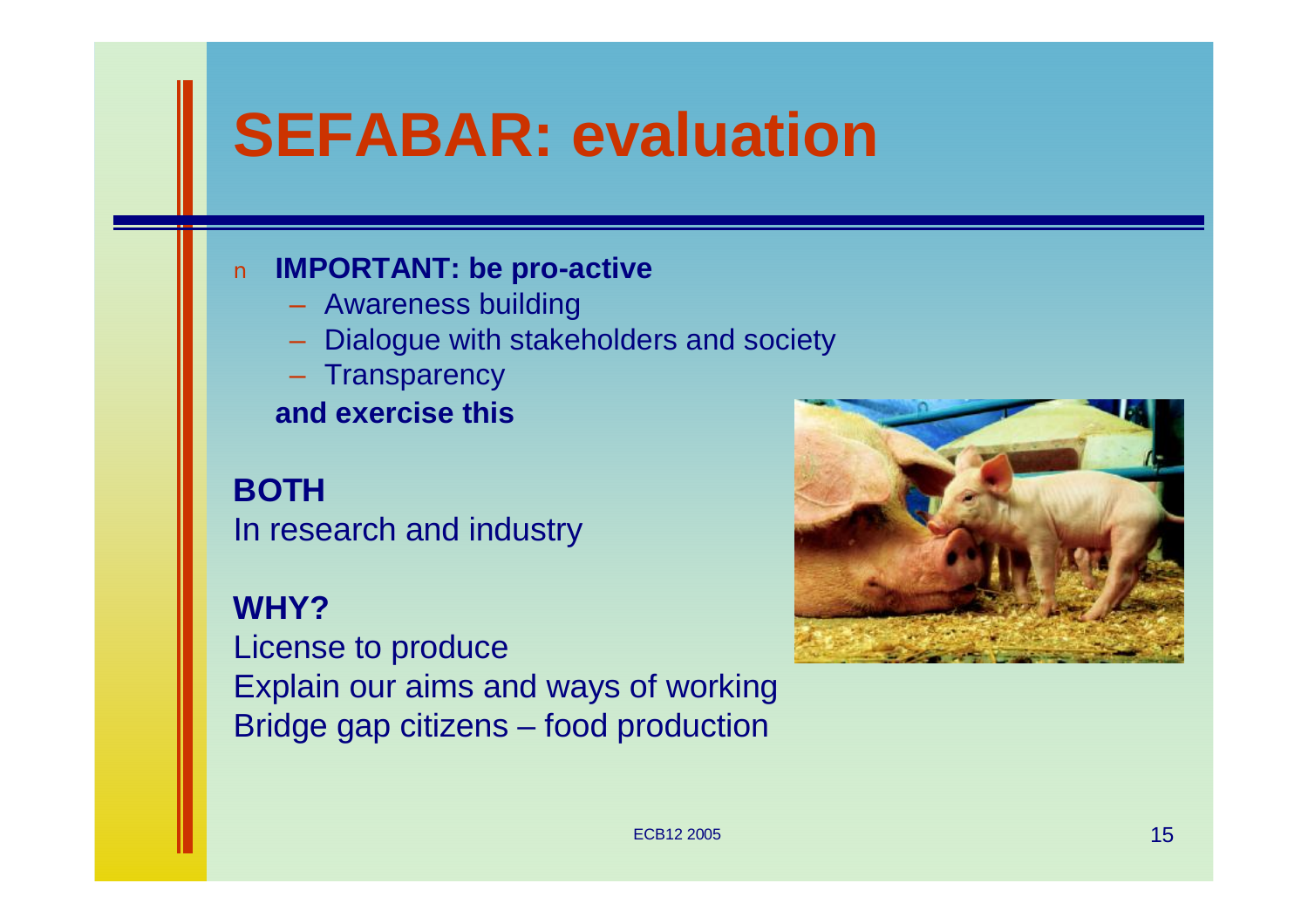Application in industry:

# **3. Code EFABAR ®**

#### – **2004-2005**

- **EFFAB + social partners (ethics, communication, certification)**
- **GOAL:**
- Become standard Code of Good Practice Breeding
- **Voluntary**
- Can be implemented in running management systems
- Complementary to existing legislations to existing Codes GP
- Information to public/stakeholder
- Update every 2 years (EFFAB responsible)

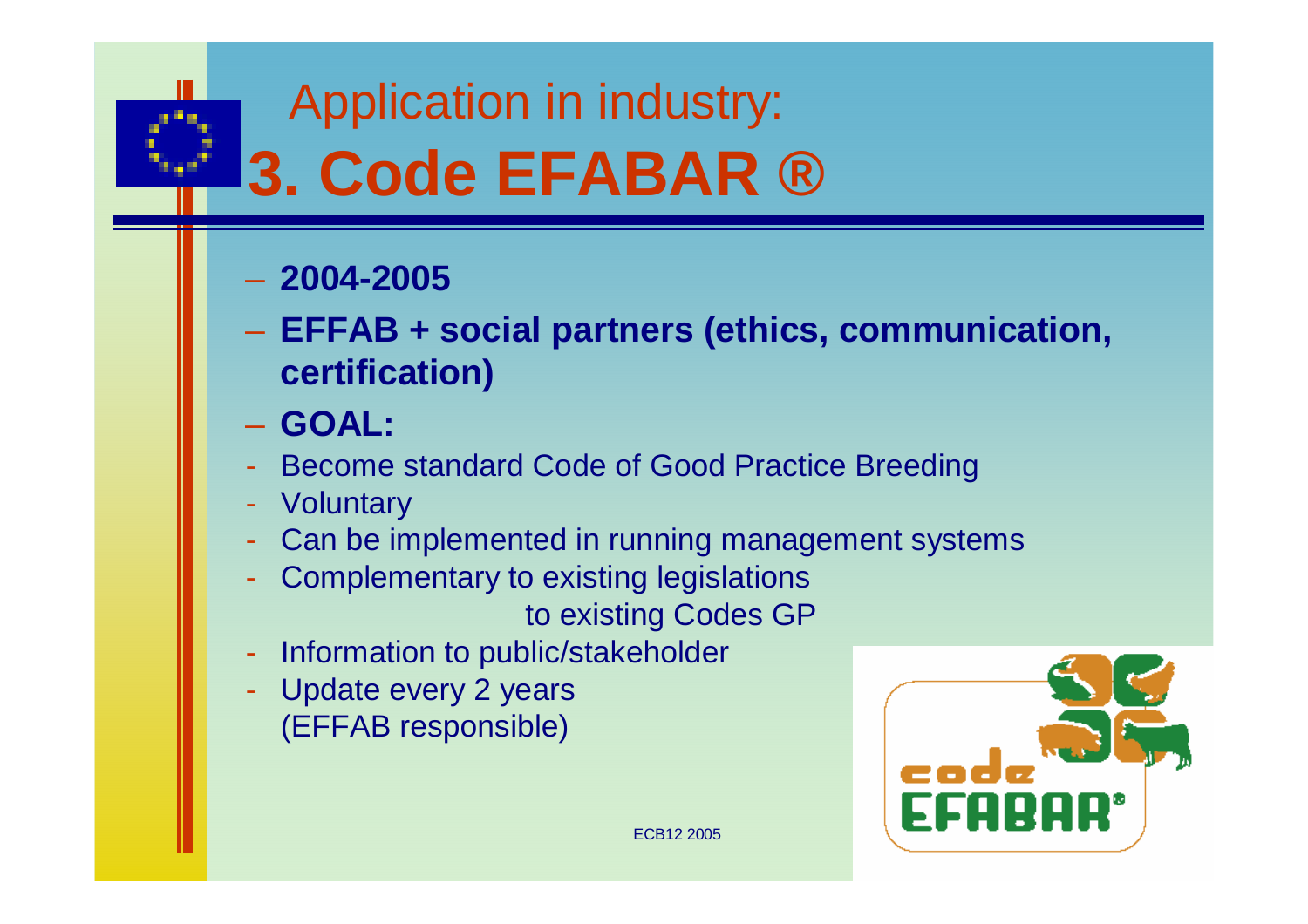# **Code EFABAR ® (2)**

### § **Introduction**

- § Transparency
- § Dialogue

## § **Body**

- § Sustainability (SEFABAR)
- § Technologies

#### **Guide for implementation**

- § Species codes
- § Definitions
- § Certification guidelines
- § Ethical report
- § Communication report

coda ECB12 2005  $\sqrt{2}$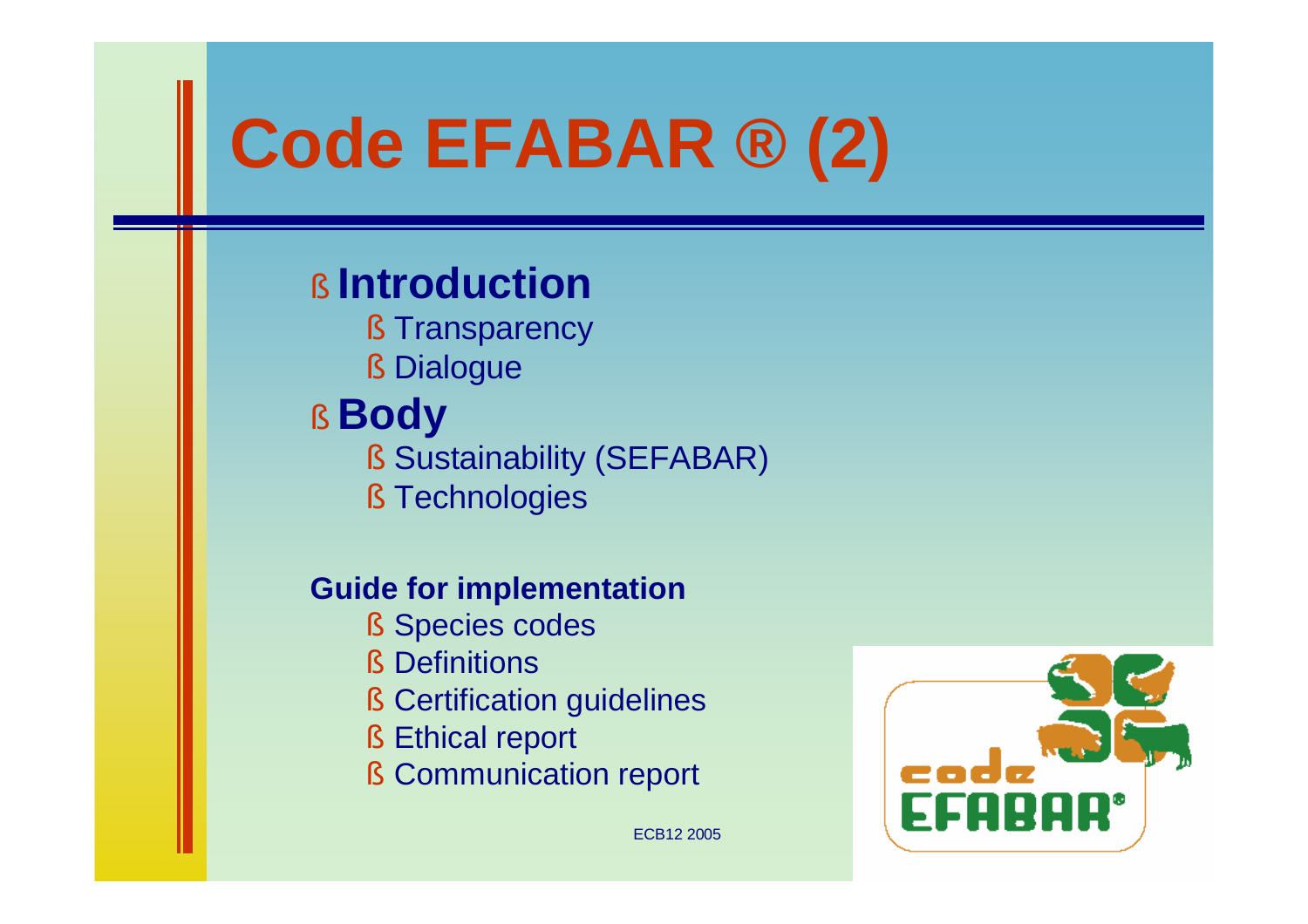# **Code EFABAR ® (3)**

n **Launch** by breeding organisations **December 2005**

### n **Information material**

– For general public and for breeding organisations in 20 languages

**[WWW.CODE-EFABAR.ORG](http://www.CODE-EFABAR.ORG)**



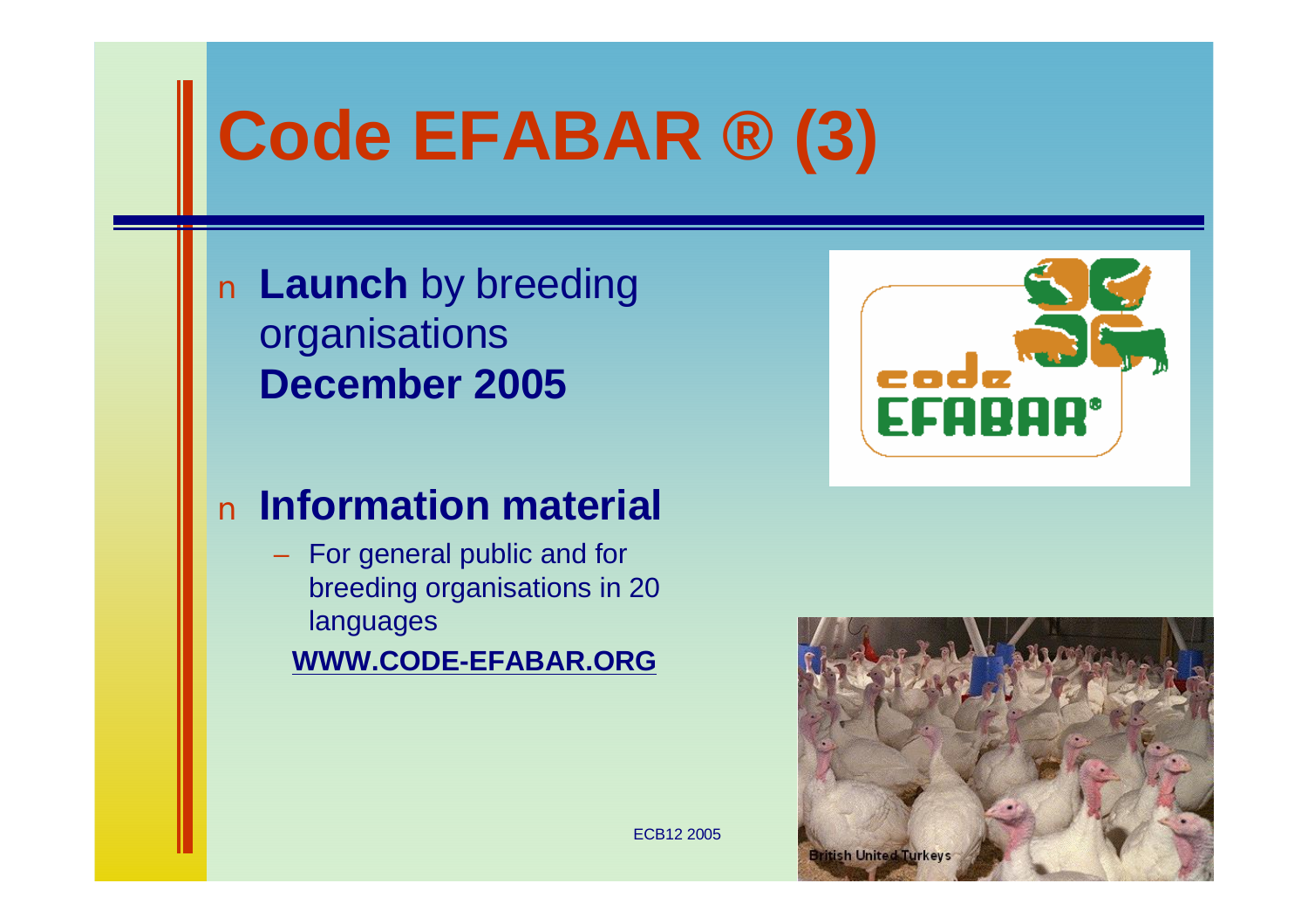

## Awareness in research: **4. EADGENE**

#### – **2004-2009**

- **INRA + 11 research organisations + EFFAB (+ethicist) Network of Excellence**
- **European Animal Disease Genomics Network of Excellence for Food Safety**

↓

**Major input ethics and sociology**

- **Society – animal disease genomics**
- **The role of the scientist**
- **Facilitate ethical discussions in the network**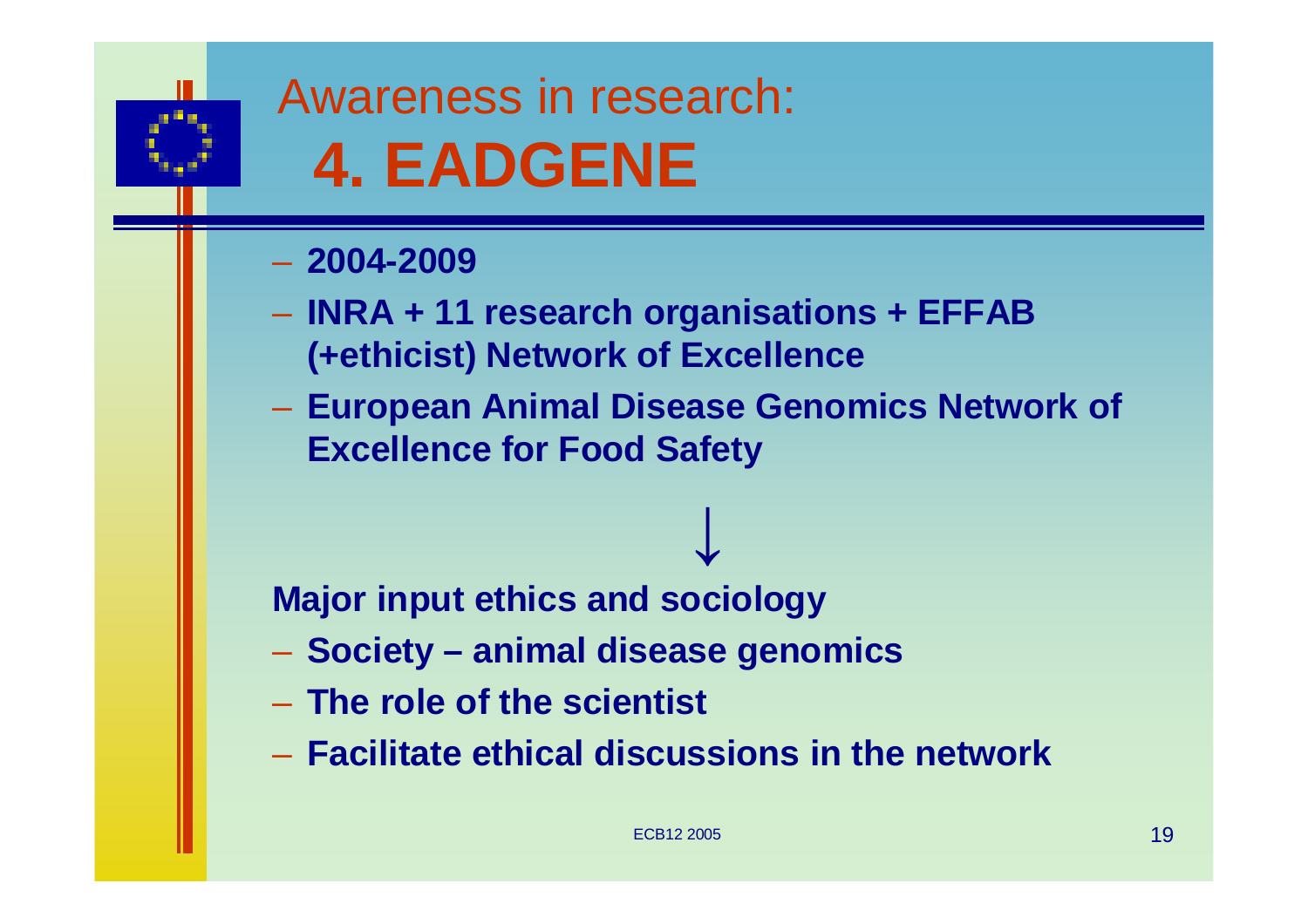## **Public perception on animal diseases and genes**

## *Positive*

- n Animal resistance to diseases!
- n Reduction of medicines
- n Avoidance mass eradication
- n Improved product safety and quality

## *Negative*

- n Genes cause reluctancy
- n Usefulness and efficiency in identifying diseases are not enough for social acceptability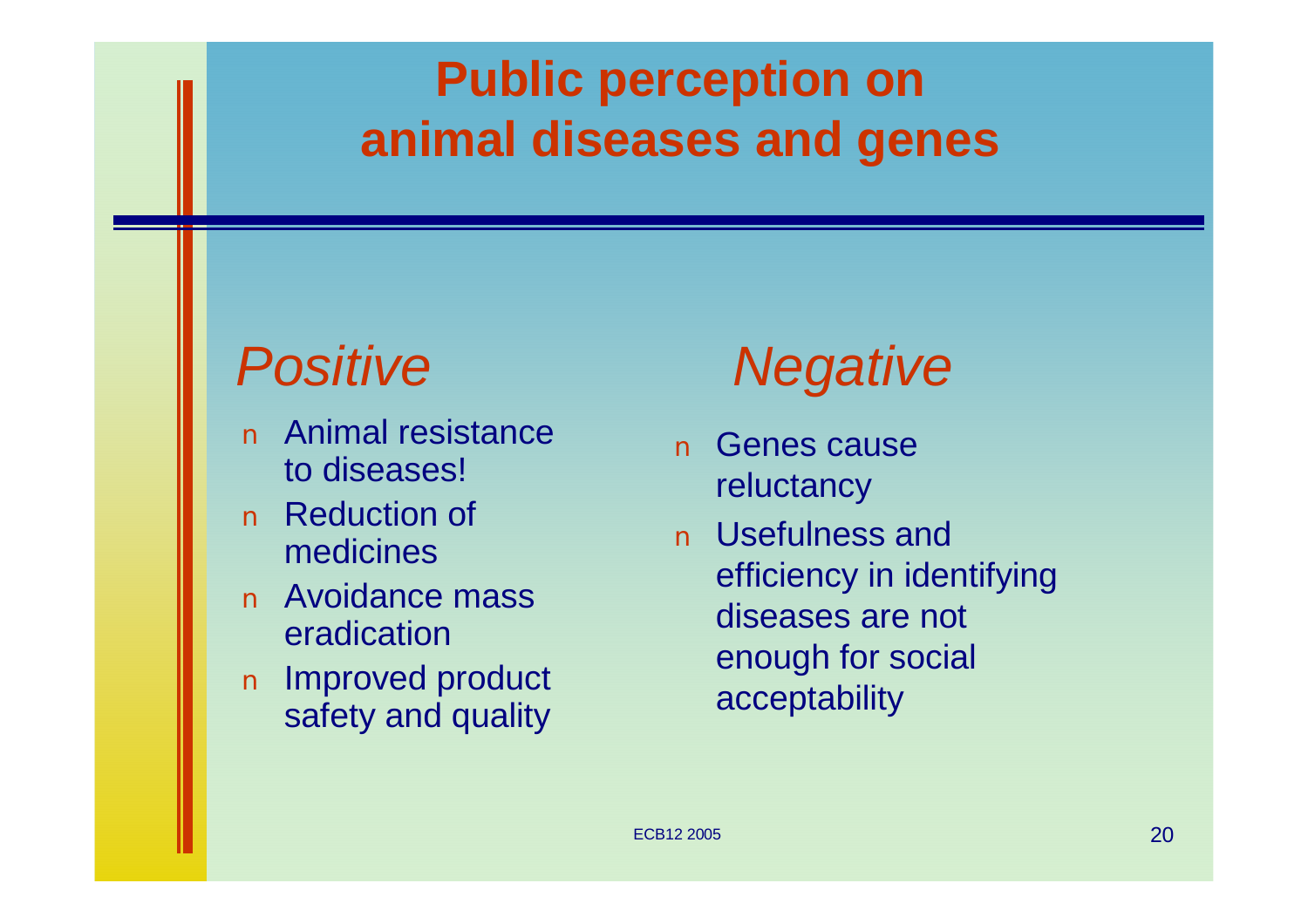

n Genes not considered as ordinary part of the living organism n Intervention in animal's bodies n Risk perception (influenced by culture and status) n Attitude to new discoveries in animal hygiene and science n Crisis (e.g. BSE): critical and concerned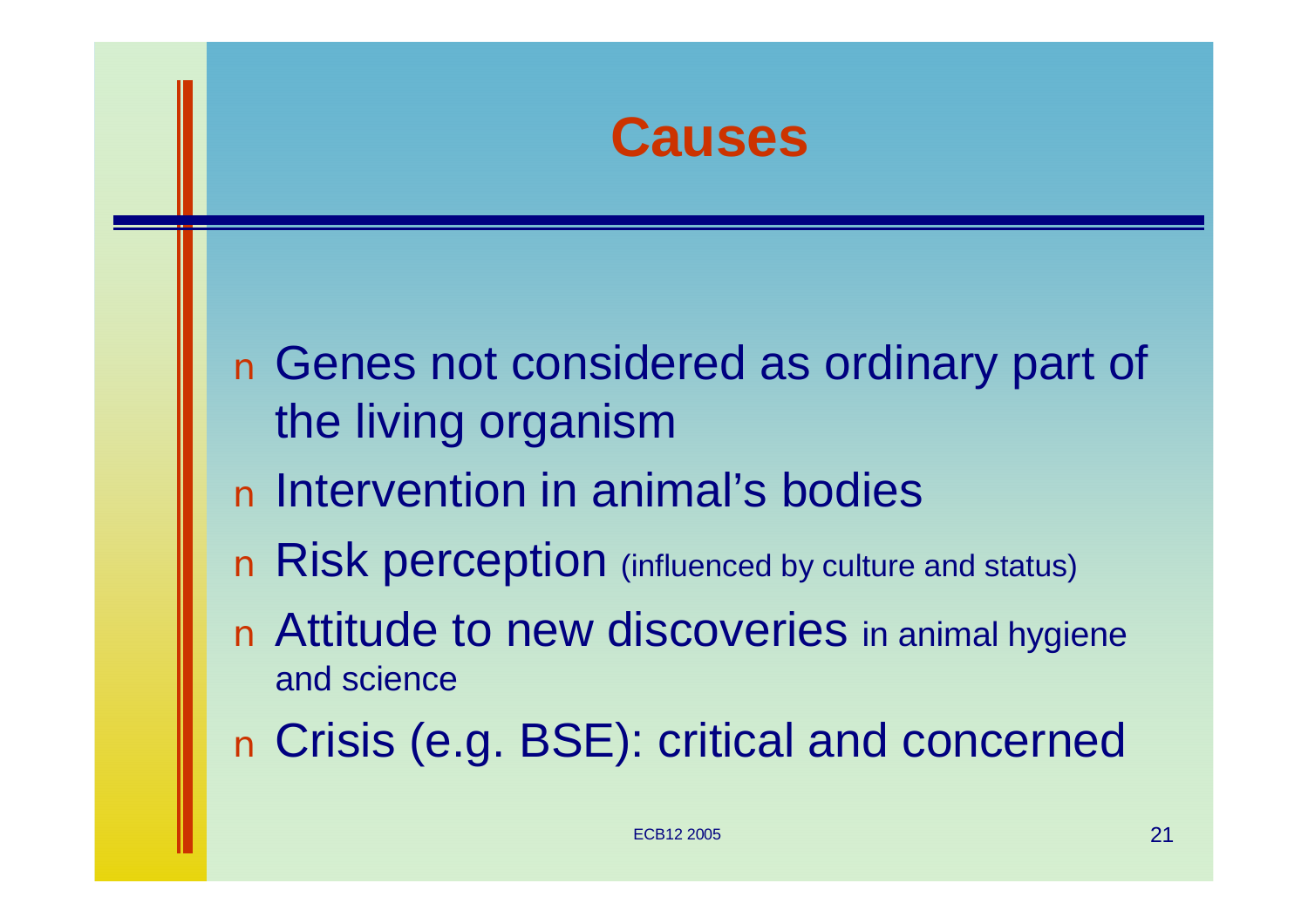## **Metalanguage**



### **EADGENE: SCIENTISTS BUILD AWARENESS AND LEARN TO COMMUNICATE/DISCUSS**

ECB12 2005  $\sim$  22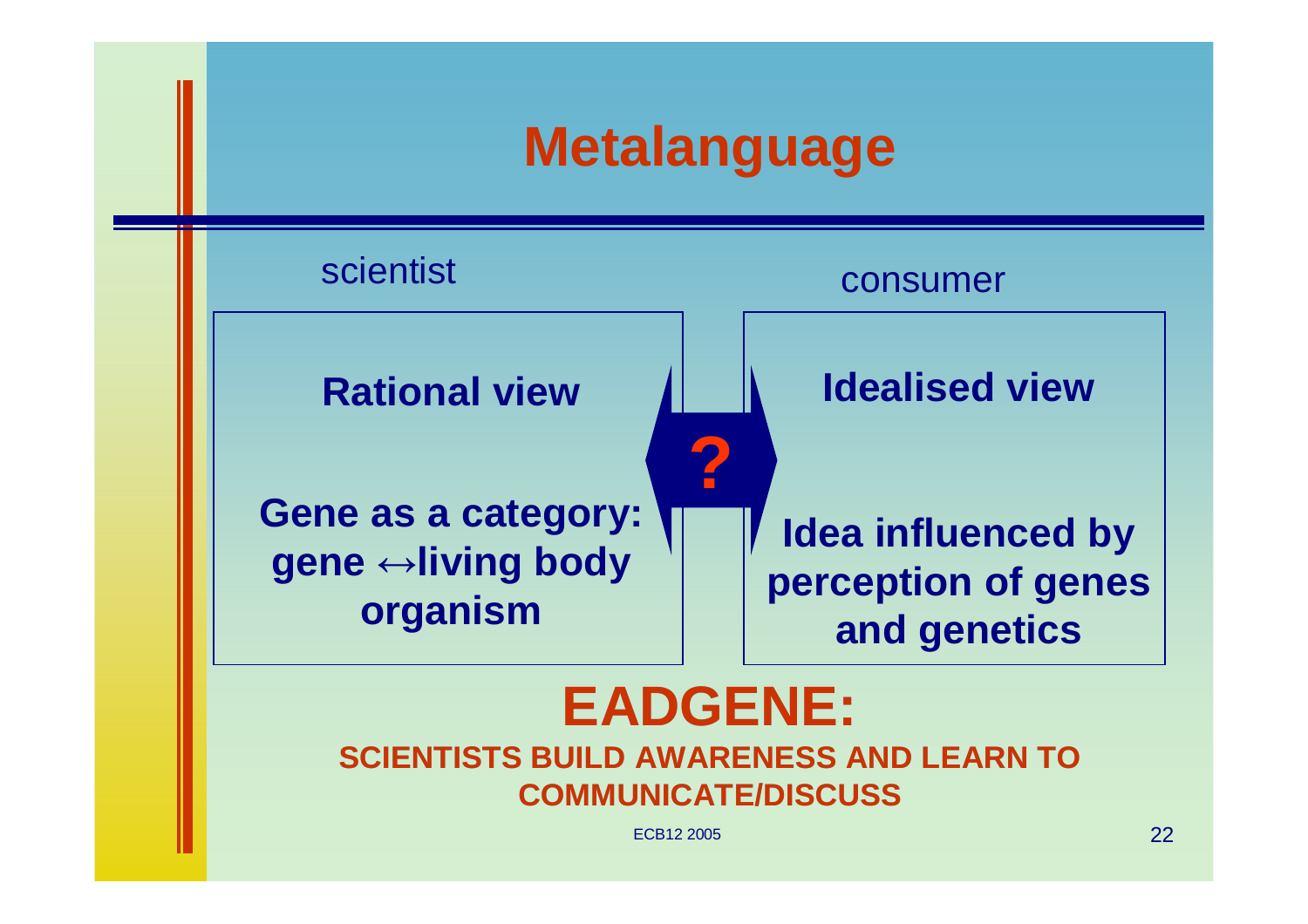# **5. FABRE Technology Platform (1)**

n **Technology Platform** = group of stakeholders around a topic (e.g. animal breeding) in which research is an important part for future European (global) businesss

n **FABRE Technology Platform** = organisations with interest in farm animal breeding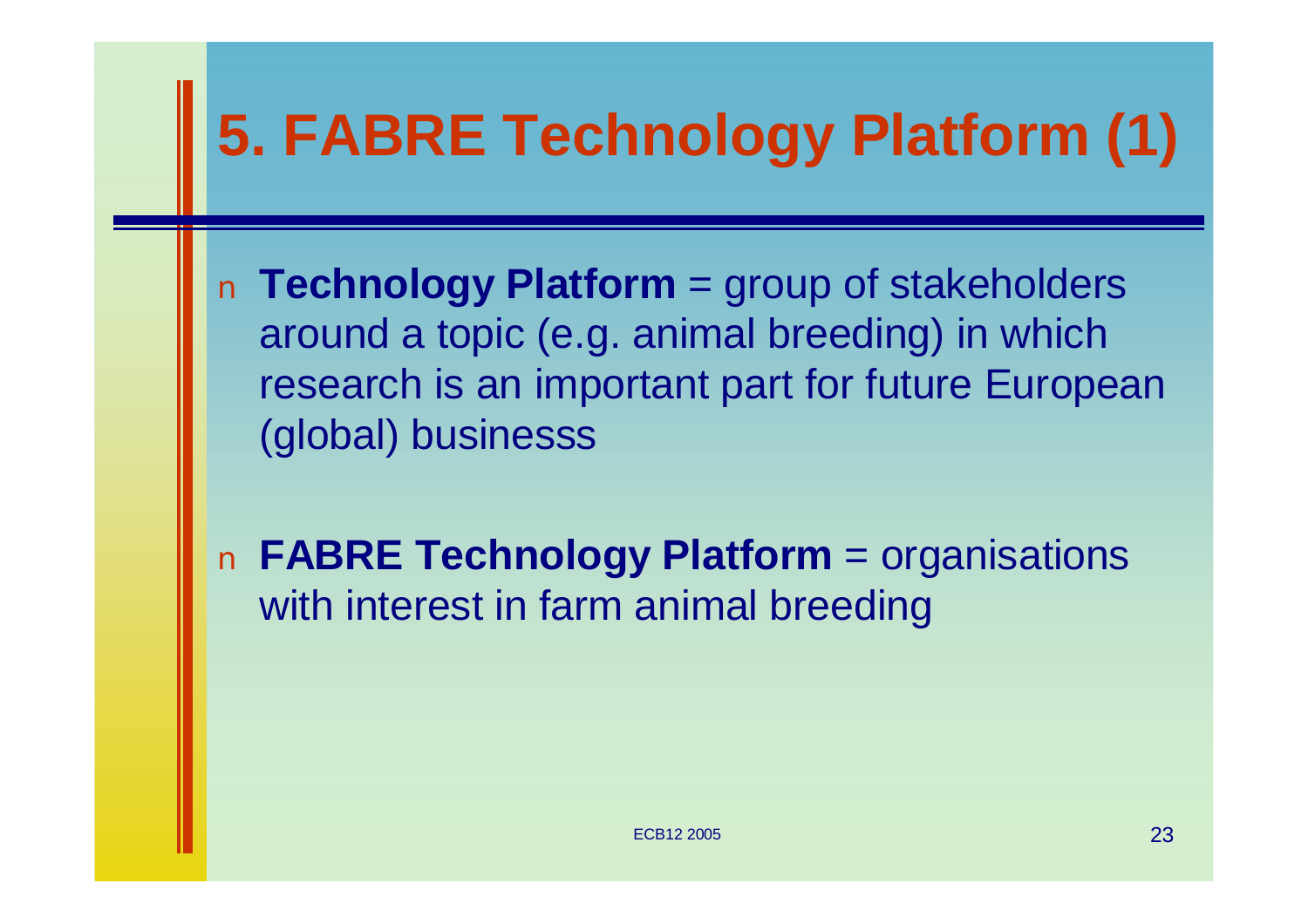# **5. FABRE Technology Platform (2)**

### n **Aims**:

- Write a vision paper with:
	- Opportunities and challenges in farm animal breeding for the next 15-20 years
	- Research agenda (a.o. genomics)
- Make an implementation plan

### n **Time Plan:**

- Draft vision paper ready September 2005
- Stakeholder discussion meeting November 2005
- Vision paper and launch December 2005
- Implementation: as from 2006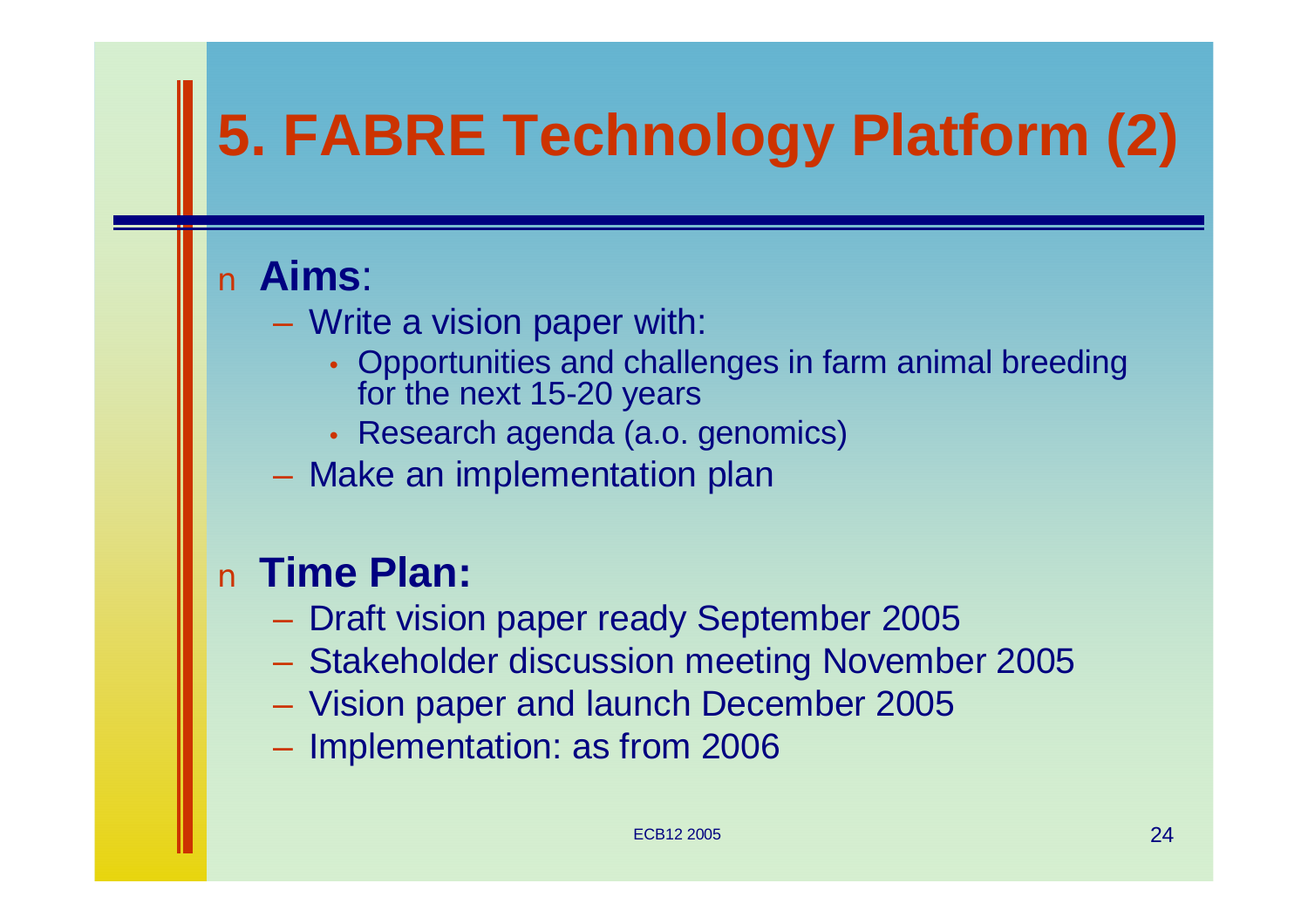# **5. FABRE Technology Platform (3)**

## n **Characteristics:**

- Industry inititiative (so that it will strengthen European business)
- Research organisations closely involved
- Seeking wide stakeholder involvement, also NGOs, policy makers (legal, research, agriculture/aquaculture), funding bodies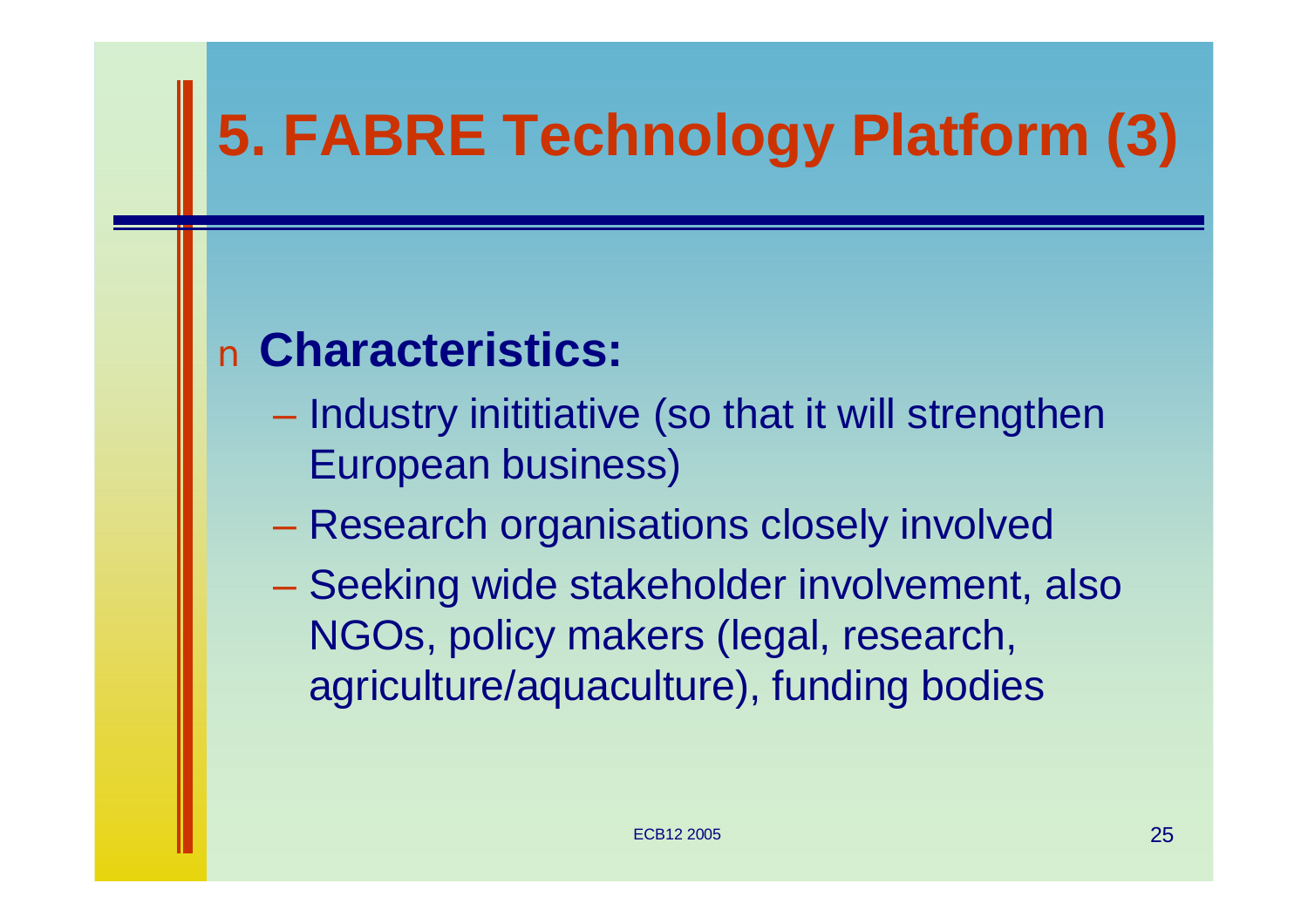# **5. FABRE Technology Platform (1)**

- n The aim of FABRE TP is for the research agenda to be included in the European and national funding schemes
- n Therefore, it is important
	- To take into account lessons learned in previous years
	- with continuing input from wide range of stakeholders:
		- Science
		- Industry
		- NGOs: farmers' organisations, society organisations...

## **[www.fabretp.org](http://www.fabretp.org)**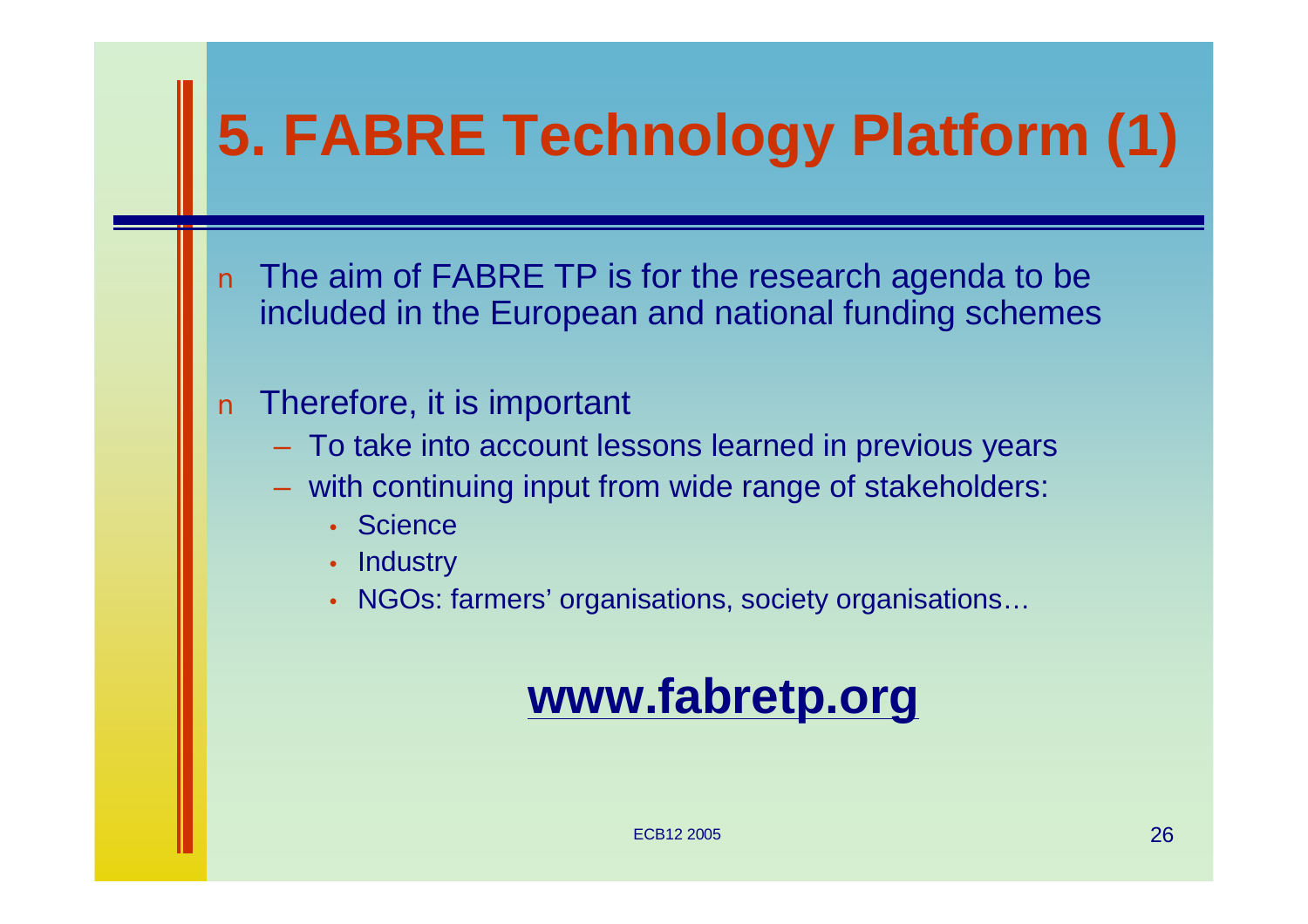# **5. FABRE Technology Platform (1)**

- n Opportunities and challenges in farm animal breeding
- n A.o. genomics
- n Industry initiative
- n Taking into account lessons learned in previous years with continuing input from wide range of stakeholders:
	- Science
	- Industry
	- NGOs: farmers' organisations, society organisations…

## **[www.fabretp.org](http://www.fabretp.org)**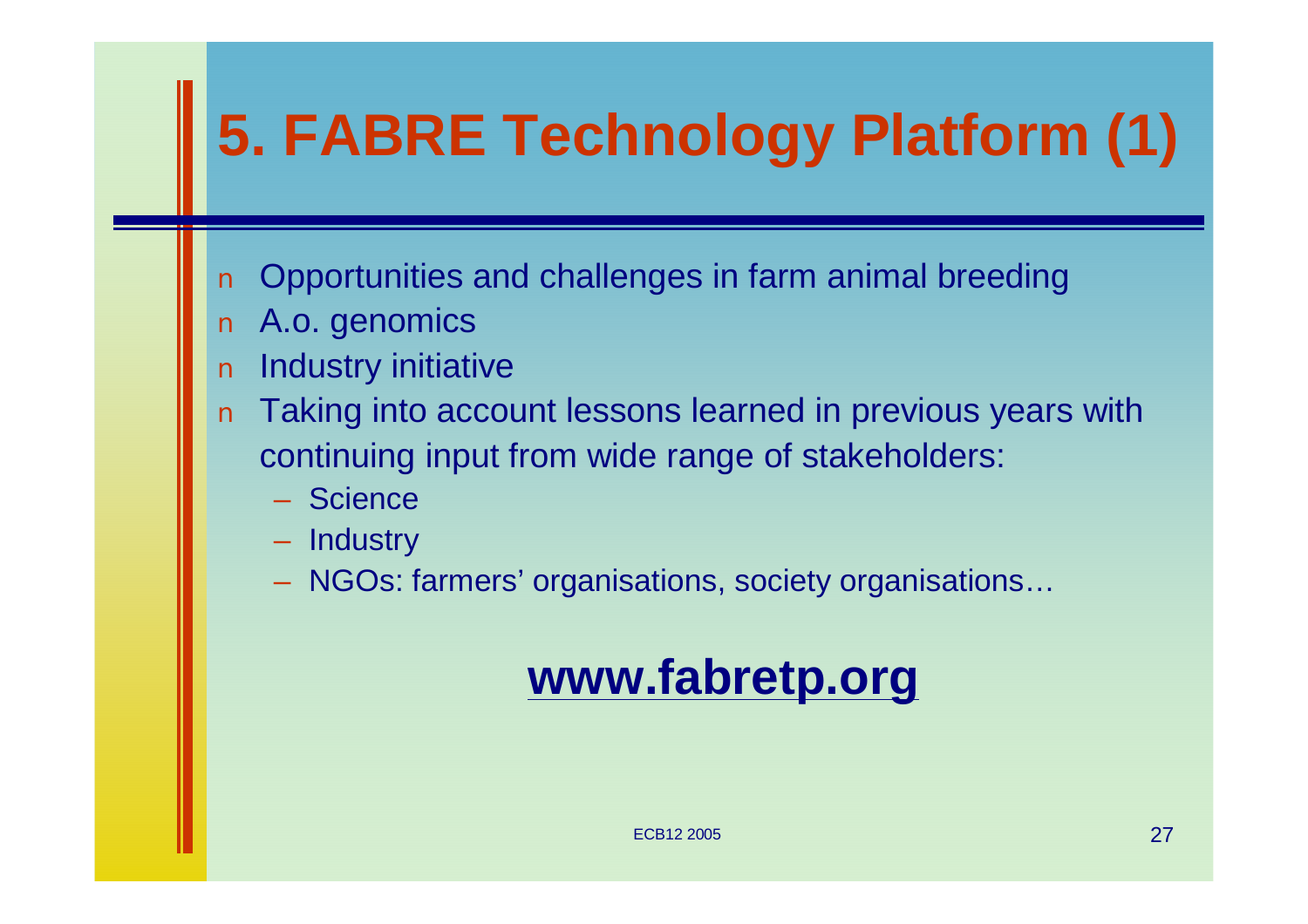# **Implications for genomics in farm animals**

#### Society is concerned about:

- Food
- Animal welfare
- Safety
- Health
- New technology
- Science
- Industry

#### These elements are all present in genomics for farm animals

**↓**

### Continuation of pro-active initiatives from research and industry